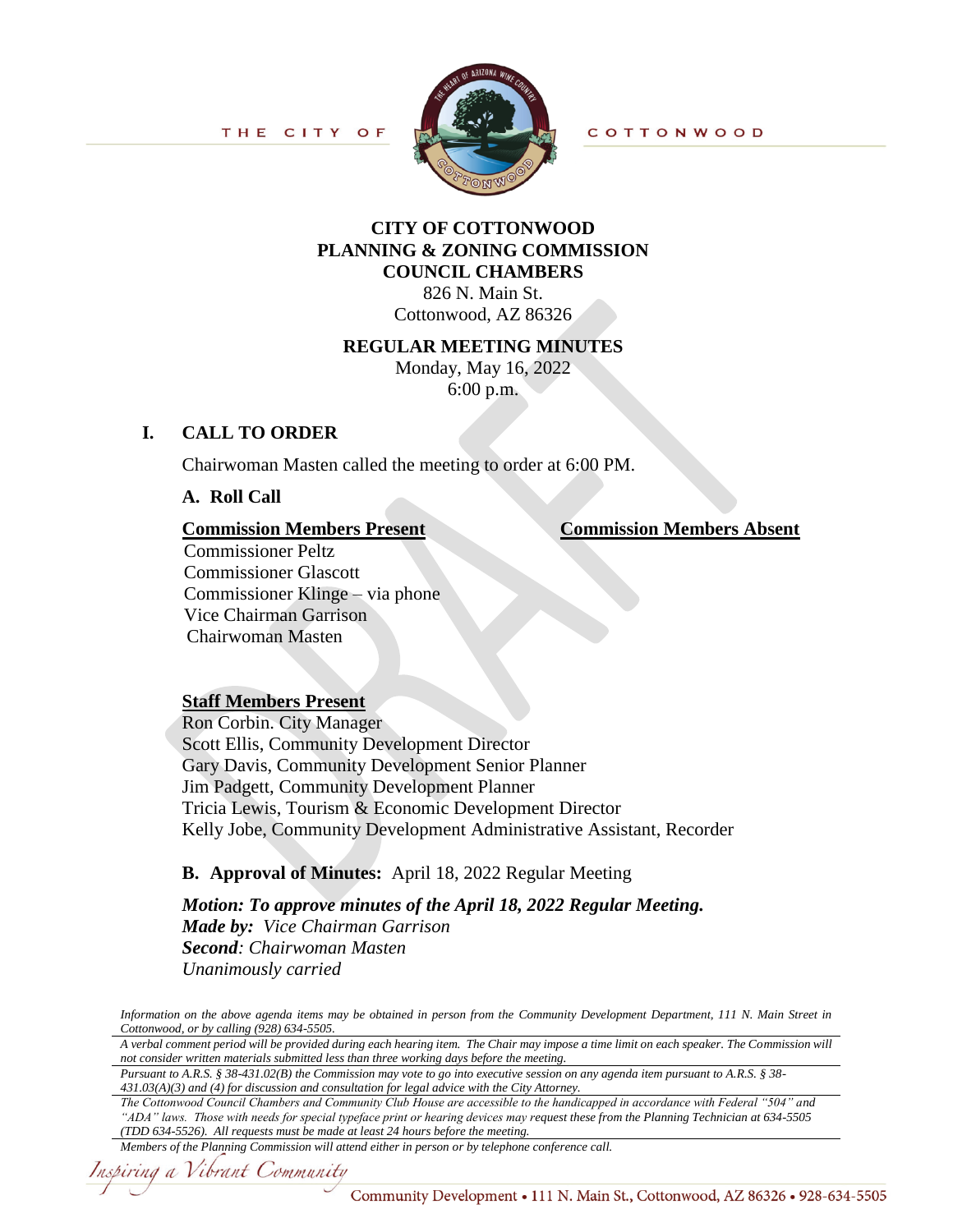

**COTTONWOOD** 

# **II. INFORMATIONAL REPORTS AND UPDATES:**

Director Ellis advised Commission of Jim Padgett's retirement on July 8<sup>th</sup>. He stated the June meeting will be moved to June 27<sup>th</sup> due to the holiday observed on June 20<sup>th.</sup> Staff will no longer be printing packets, we will be sending out links for the packets and they will still be available on the website. There may be occasions where items will be printed for certain projects. He stated Council is looking at the requirements for serving on the Commissions

# **III. CALL TO THE PUBLIC: NONE**

- **IV. OLD BUSINESS:****NONE**
- **V. NEW BUSINESS:**

**DR 22-005 A REQUEST FOR DESIGN REVIEW FOR A WAREHOUSE/STORAGE/SHOP BUILDING** - Consideration of a Design Review application to allow a 9,000 square foot warehouse/storage/shop building in the I-2 (Heavy Industrial) zone. The project is located at 250- 252 E. Cherry Street. APN 406-42-105P.

Planner Padgett shared a power point presentation.

Vice Chairman Garrison stated he had questions on the plans for parking and if it is required to be constructed as proposed. He stated the ADA parking may want to be placed in a safer place.

Planner Padgett stated the parking will be improved. He stated the ADA parking and access space will be moved away from the roll up door that shows on the initial plans.

Robert Backus/contractor stated this project will help clean up the area, and the ADA parking will be updated.

*The Cottonwood Council Chambers and Community Club House are accessible to the handicapped in accordance with Federal "504" and "ADA" laws. Those with needs for special typeface print or hearing devices may request these from the Planning Technician at 634-5505 (TDD 634-5526). All requests must be made at least 24 hours before the meeting.*

*Information on the above agenda items may be obtained in person from the Community Development Department, 111 N. Main Street in Cottonwood, or by calling (928) 634-5505.*

*A verbal comment period will be provided during each hearing item. The Chair may impose a time limit on each speaker. The Commission will not consider written materials submitted less than three working days before the meeting.*

*Pursuant to A.R.S. § 38-431.02(B) the Commission may vote to go into executive session on any agenda item pursuant to A.R.S. § 38- 431.03(A)(3) and (4) for discussion and consultation for legal advice with the City Attorney.*

*Members of the Planning Commission will attend either in person or by telephone conference call.*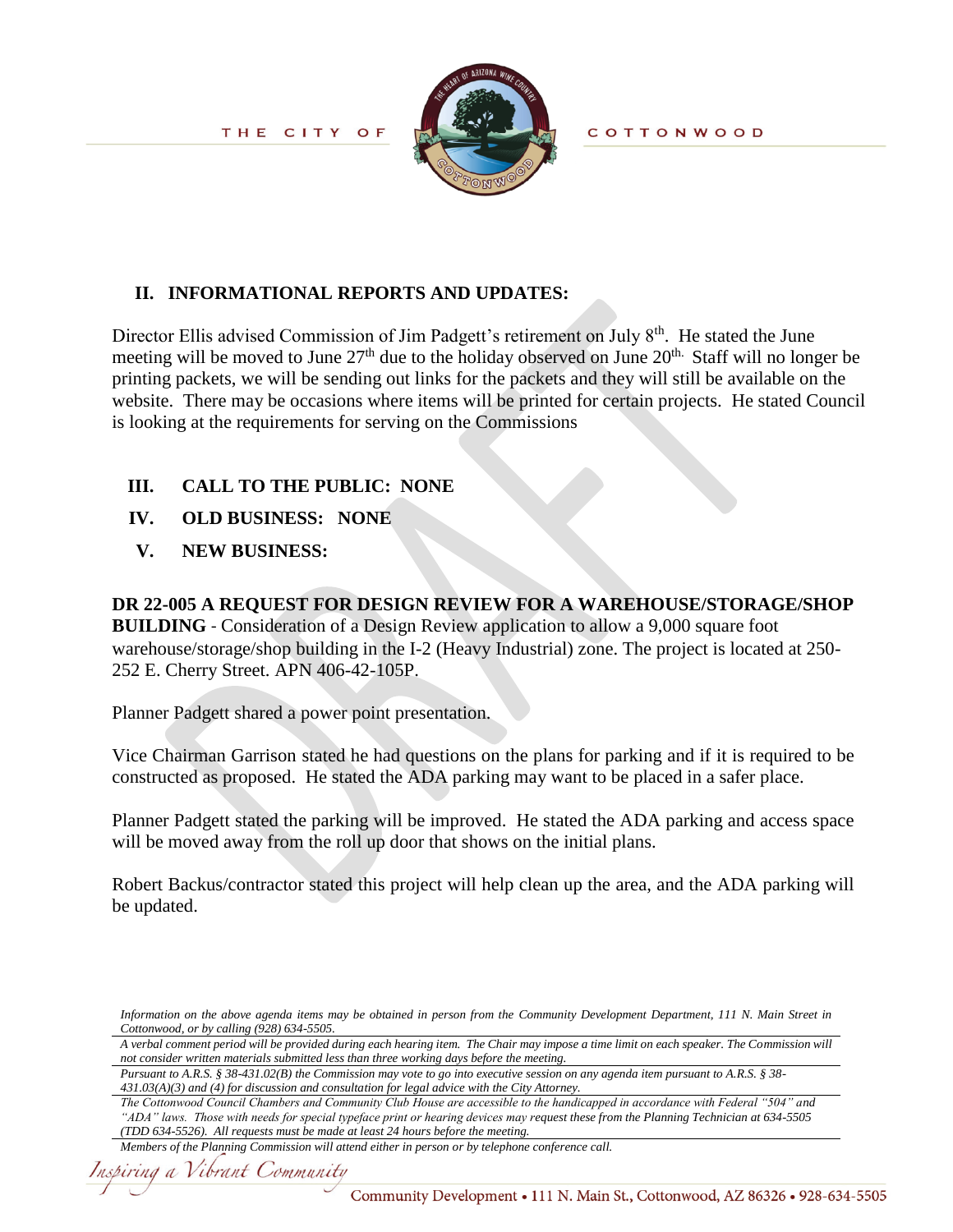

**COTTONWOOD** 

## *Motion:*

I move to approve DR 22-005 to allow the construction of a warehouse/shop building at 250-252 E. Cherry Street subject to the following stipulations:

# **STIPULATIONS:**

- 1. The project shall be developed in conformance with the development plans as submitted to the Planning and Zoning Commission at the May 16, 2022 meeting.
- 2. The project shall conform to Code Review Board comments dated April 14, 2021.
- 3. The project shall comply with all Building, Engineering and Fire Department requirements.
- 4. Comply with all Airport and FAA requirements prior to the issuance of building permits.
- 5. A Certificate of Zoning Compliance documenting the completion of conditions shall be issued within 24 months of the Planning Commission action.

*Motion was made by: Vice Chairman Garrison Second: Commissioner Peltz*

> *Roll Call Vote: Commissioner Peltz - Aye Commissioner Glascott- Aye Commissioner Klinge- Aye Vice Chairman Garrison- Aye Chairwoman Masten- Aye*

*Unanimously carried.*

*Information on the above agenda items may be obtained in person from the Community Development Department, 111 N. Main Street in Cottonwood, or by calling (928) 634-5505.*

*A verbal comment period will be provided during each hearing item. The Chair may impose a time limit on each speaker. The Commission will not consider written materials submitted less than three working days before the meeting.*

*Pursuant to A.R.S. § 38-431.02(B) the Commission may vote to go into executive session on any agenda item pursuant to A.R.S. § 38- 431.03(A)(3) and (4) for discussion and consultation for legal advice with the City Attorney.*

*The Cottonwood Council Chambers and Community Club House are accessible to the handicapped in accordance with Federal "504" and "ADA" laws. Those with needs for special typeface print or hearing devices may request these from the Planning Technician at 634-5505 (TDD 634-5526). All requests must be made at least 24 hours before the meeting.*

```
Members of the Planning Commission will attend either in person or by telephone conference call.
```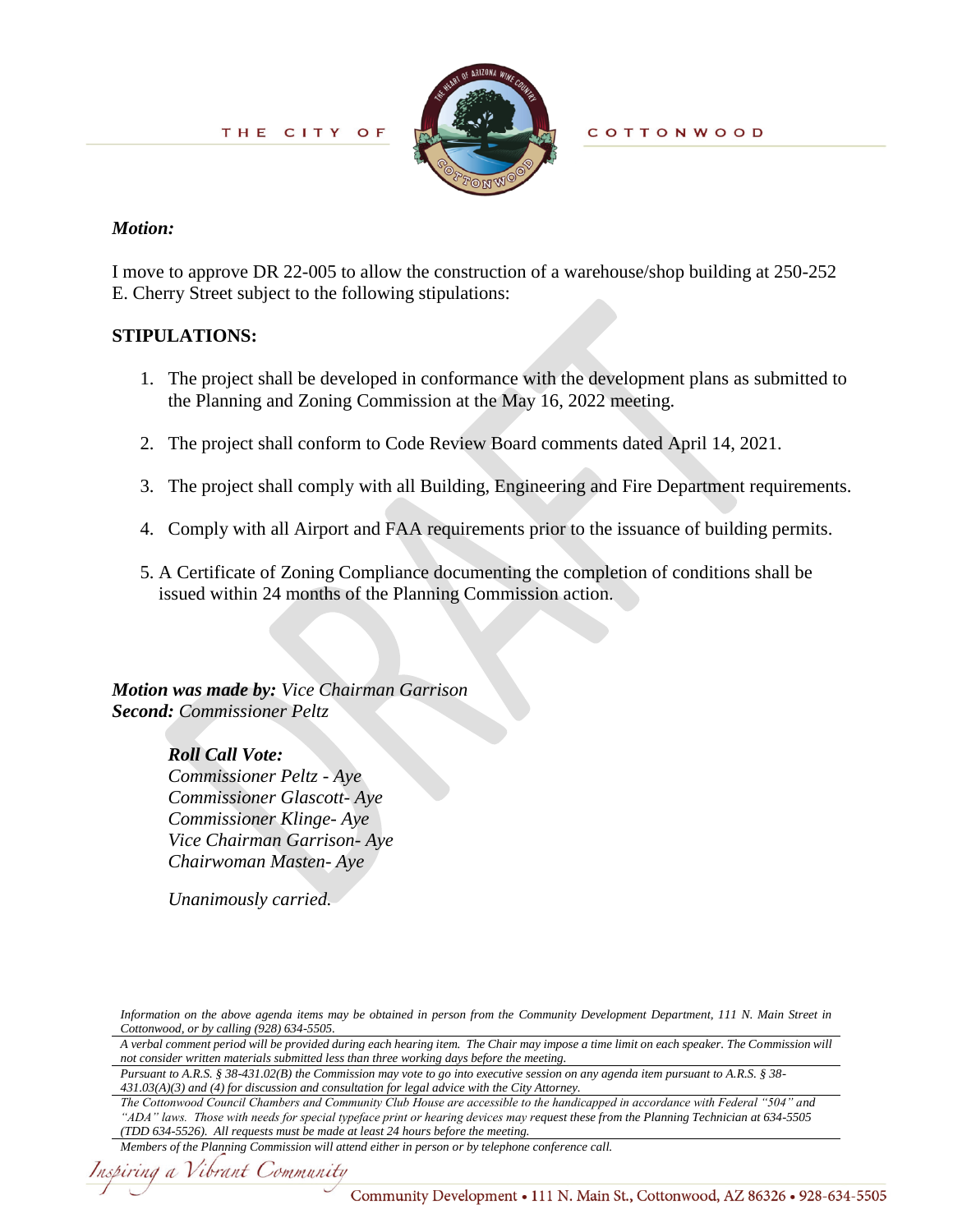

**COTTONWOOD** 

**1. ZO 22-002 - AMENDMENT TO THE CITY OF COTTONWOOD ZONING ORDINANCE SECTION 304 DESIGN REVIEW.** Consideration of a Zoning Ordinance text amendment to Section 304 regarding the purpose and applicability of Design Review requirements.

Senior Planner Gary Davis stated this amendment will revise Section 304 of the Zoning Ordinance and allow the Planning Director to approve minor Design Review Applications without bringing it before this Commission for Approval. Such items would be most additions under 1000 sq. ft., and properties that are not visible from a street. He stated there are grammatical clean-up issues on the amendment that will be addressed as well.

Vice Chairman Garrison stated he hopes staff continues to update rules and procedures in the out dated zoning ordinances and gets them cleaned up. He feels that some of the current requirements are keeping projects from getting done. He appreciates staff for digging in to these and getting them updated.

Chairwoman Masten appreciates staffs time and work on the updating of the ordinances.

## *Motion:*

I recommend approval to the City Council the proposed amendment to Section 304 Design Standards regarding the purpose and applicability of Design Review requirements.

*Motion was made by: Vice Chairman Garrison Second: Commissioner Glascott* 

## *Roll Call Vote:*

*Commissioner Peltz – Aye Commissioner Glascott- Aye Commissioner Klinge- Aye Vice Chairman Garrison- Aye Chairwoman Masten- Aye* 

*Unanimously carried.* 

*Information on the above agenda items may be obtained in person from the Community Development Department, 111 N. Main Street in Cottonwood, or by calling (928) 634-5505.*

*A verbal comment period will be provided during each hearing item. The Chair may impose a time limit on each speaker. The Commission will not consider written materials submitted less than three working days before the meeting.*

*Pursuant to A.R.S. § 38-431.02(B) the Commission may vote to go into executive session on any agenda item pursuant to A.R.S. § 38- 431.03(A)(3) and (4) for discussion and consultation for legal advice with the City Attorney.*

*The Cottonwood Council Chambers and Community Club House are accessible to the handicapped in accordance with Federal "504" and "ADA" laws. Those with needs for special typeface print or hearing devices may request these from the Planning Technician at 634-5505 (TDD 634-5526). All requests must be made at least 24 hours before the meeting.*

*Members of the Planning Commission will attend either in person or by telephone conference call.*